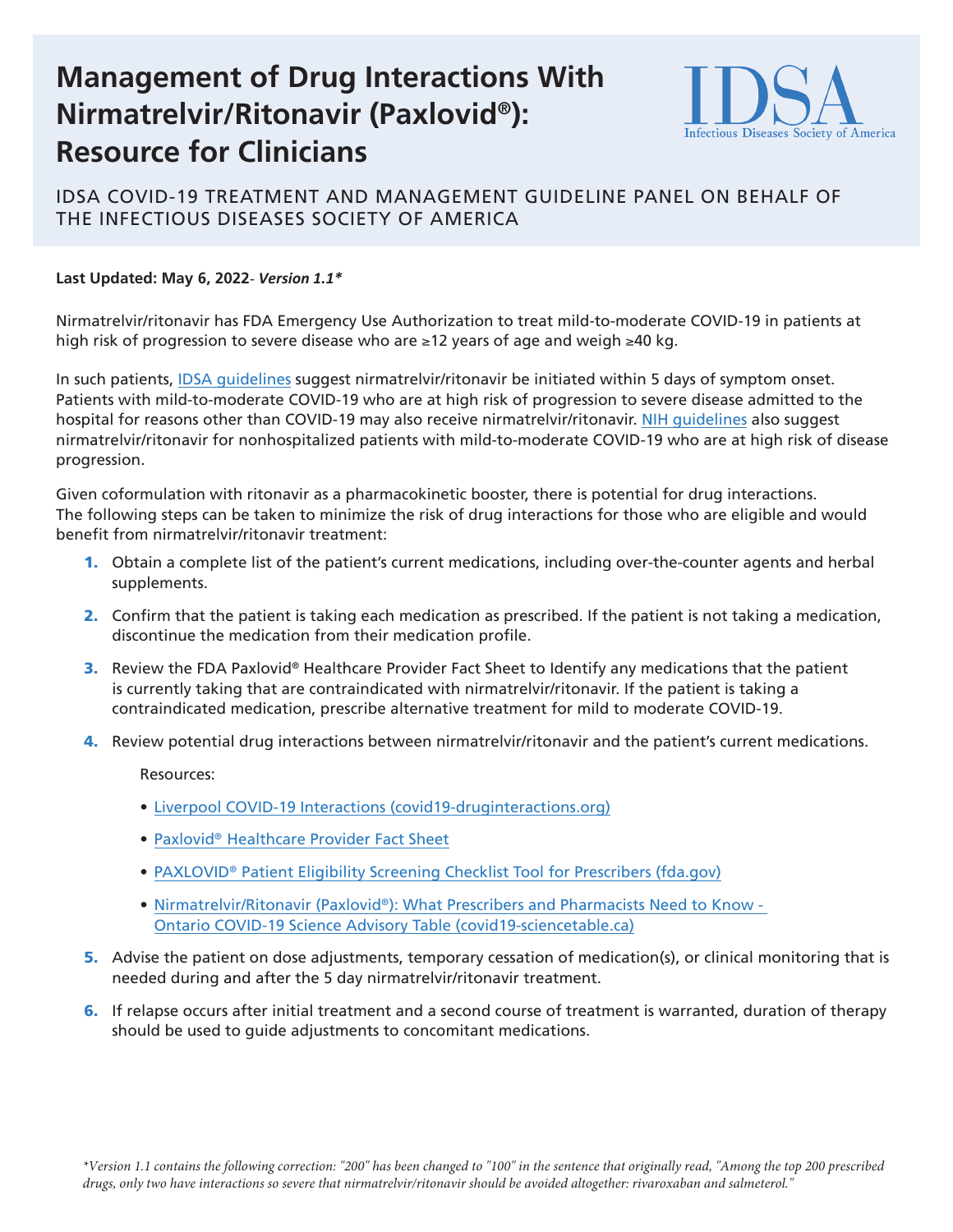Among the top 100 prescribed drugs, only two have interactions so severe that nirmatrelvir/ ritonavir should be avoided altogether: rivaroxaban and salmeterol.

| Concomitant<br><b>Medication</b> | Nirmatrelvir/<br><b>Ritonavir Effect</b><br>on Drug Level | <b>Possible Effect</b>       | <b>Recommendation During Nirmatrelvir/Ritonavir</b><br><b>Treatment</b> |
|----------------------------------|-----------------------------------------------------------|------------------------------|-------------------------------------------------------------------------|
| <b>Rivaroxaban</b>               |                                                           | Increased bleeding           | Avoid nirmatrelvir/ritonavir                                            |
| <b>Salmeterol</b>                |                                                           | Increased cardiac<br>effects | Avoid nirmatrelvir/ritonavir                                            |

The following table contains information on management of commonly prescribed medications that are known to interact with nirmatrelvir/ritonavir. This list was derived from ClinCalc's Top 200 Prescribed Medications in the United States in 2019. Please note:

- Inclusion on this list is not a contraindication to prescribe nirmatrelvir/ritonavir. Rather, additional management considerations may be necessary as shown below.
- If a drug is not on this list, it should still be checked for interactions, as it may be a less commonly prescribed medication that has interactions or is contraindicated.
- Routine lab testing for transaminases or creatinine is not needed, and clinical judgement should be used.

| <b>Concomitant</b><br><b>Medication</b>                     | Nirmatrelvir/<br><b>Ritonavir Effect</b><br>on Drug Level | <b>Possible Effect</b>      | <b>Recommendation During Nirmatrelvir/Ritonavir</b><br><b>Treatment</b>                                                                                                                  |
|-------------------------------------------------------------|-----------------------------------------------------------|-----------------------------|------------------------------------------------------------------------------------------------------------------------------------------------------------------------------------------|
| <b>Alprazolam</b>                                           |                                                           | Excess sedation             | Consider dose reduction, but do not stop if<br>chronic use                                                                                                                               |
| <b>Apixaban</b>                                             |                                                           | Increased bleeding          | Dose dependent:<br>Apixaban 2.5 mg: Avoid nirmatrelvir/<br>$\bullet$<br>ritonavir<br>Apixaban 5mg or 10 mg: Reduce dose by<br>$\bullet$<br>50% until 3 days after nirmatrelvir/ritonavir |
| <b>Bupropion</b>                                            |                                                           | Decreased effects           | No dose adjustment required                                                                                                                                                              |
| <b>Buspirone</b>                                            |                                                           | Increased side<br>effects   | Reduce dose or monitor for side effects                                                                                                                                                  |
| Calcium-<br>channel blockers<br>(amlodipine,<br>nifedipine) |                                                           | Decreased blood<br>pressure | Continue if tolerated based on symptoms<br>$\bullet$<br>Reduce dose if patient has low blood<br>$\bullet$<br>pressure                                                                    |
| Calcium-<br>channel blockers<br>(diltiazem,<br>verapamil)   |                                                           | Decreased blood<br>pressure | Continue if tolerated<br>$\bullet$<br>Reduce dose if patient has low blood<br>$\bullet$<br>pressure or bradycardia                                                                       |
| Clonazepam                                                  |                                                           | <b>Excess sedation</b>      | Consider dose-reduction, but do not stop if<br>chronic use                                                                                                                               |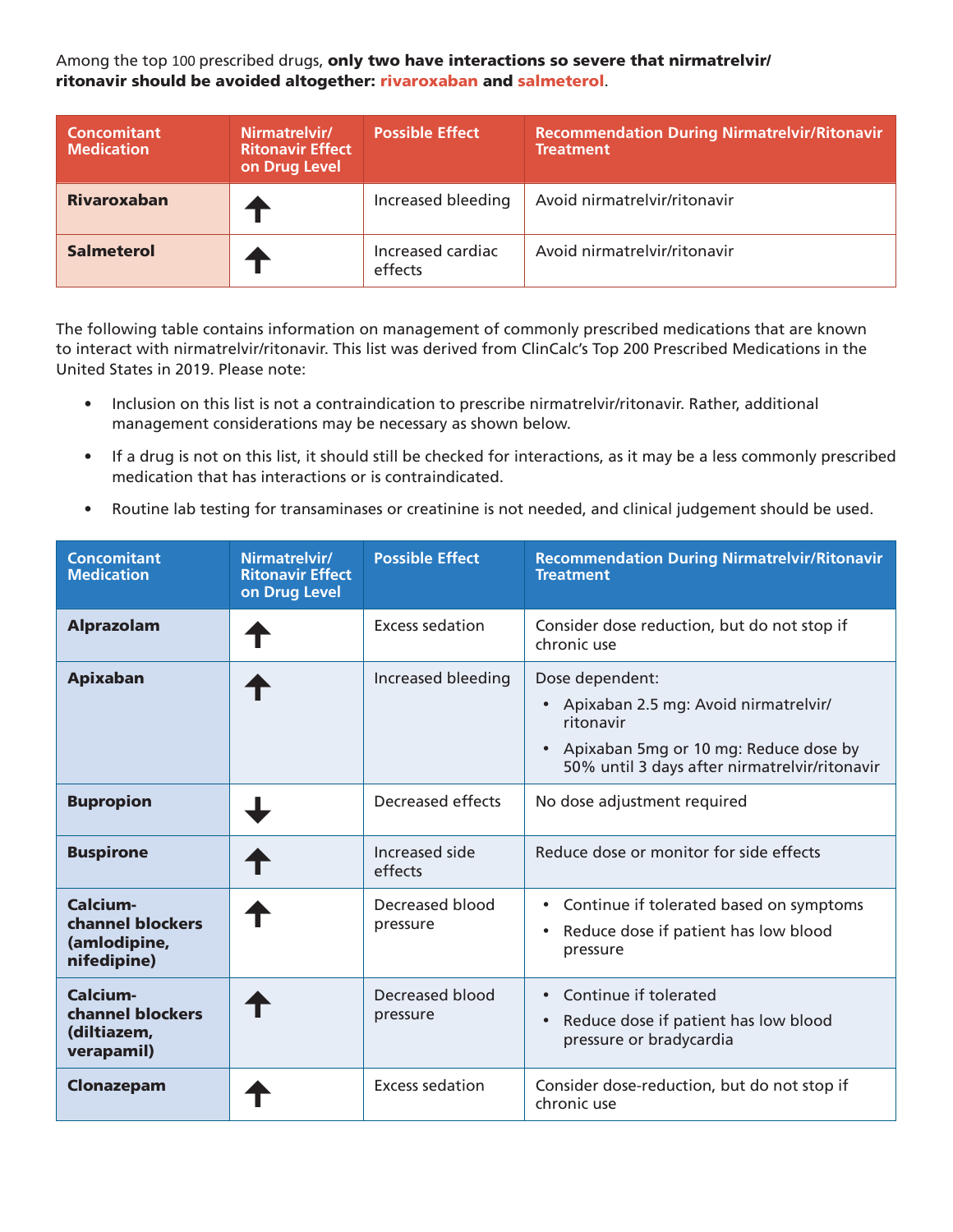| <b>Concomitant</b><br><b>Medication</b>                                      | Nirmatrelvir/<br><b>Ritonavir Effect</b><br>on Drug Level | <b>Possible Effect</b>                          | <b>Recommendation During Nirmatrelvir/Ritonavir</b><br><b>Treatment</b>                                                                                               |
|------------------------------------------------------------------------------|-----------------------------------------------------------|-------------------------------------------------|-----------------------------------------------------------------------------------------------------------------------------------------------------------------------|
| <b>Clopidogrel</b>                                                           |                                                           | Increased clotting                              | • Avoid nirmatrelvir/ritonavir for 6 weeks<br>after coronary stenting<br>Other patients: No change<br>$\bullet$                                                       |
| <b>Diazepam</b>                                                              |                                                           | <b>Excess sedation</b>                          | Consider dose reduction, but do not stop if<br>chronic use                                                                                                            |
| <b>Hormonal</b><br>contraceptives<br>with ethinyl<br>estradiol               |                                                           | Lack of<br>contraceptive<br>efficacy            | Recommend nonhormonal contraception until<br>one menstrual cycle after nirmatrelvir/ritonavir                                                                         |
| <b>Hydrocodone</b><br><b>Oxycodone</b><br>(with or without<br>acetaminophen) |                                                           | Increased opioid<br>side effects,<br>sedation   | Consider reducing frequency of dosing or<br>reduced dose of hydrocodone/oxycodone                                                                                     |
| <b>Isosorbide</b><br>mononitrate                                             |                                                           | <b>Decreased active</b><br>drug                 | No dose adjustment required                                                                                                                                           |
| <b>Paroxetine</b>                                                            |                                                           | <b>Decreased effects</b>                        | No dose adjustment required                                                                                                                                           |
| Quetiapine                                                                   |                                                           | Increased effects                               | Reduce dose of quetiapine to one-sixth of<br>the original dose during nirmatrelvir/ritonavir<br>treatment                                                             |
| <b>Risperidone</b>                                                           |                                                           | Increased toxicity                              | No dose adjustment; monitor for adverse<br>effects                                                                                                                    |
| <b>Rivaroxaban</b>                                                           |                                                           | Increased bleeding                              | Avoid nirmatrelvir/ritonavir                                                                                                                                          |
| <b>Salmeterol</b>                                                            |                                                           | Increased cardiac<br>effects                    | Avoid nirmatrelvir/ritonavir                                                                                                                                          |
| <b>Statins</b><br>(HMG-CoA<br>reductase<br>inhibitors)                       | most statins                                              | Increased toxicity                              | Hold statins during nirmatrelvir/ritonavir course<br>and for 5 days after                                                                                             |
| <b>Steroids, inhaled</b><br>or nasal                                         |                                                           | Increased toxicity                              | No dose adjustment required                                                                                                                                           |
| <b>Steroids, oral</b>                                                        |                                                           | Increased toxicity                              | No specific adjustment; consider reducing the<br>dose                                                                                                                 |
| <b>Tamsulosin</b>                                                            |                                                           | Hypotension,<br>orthostasis                     | Dose-dependent:<br>Tamsulosin 0.4 mg: No change (monitor<br>$\bullet$<br>blood pressure)<br>Tamsulosin 0.8 mg: Consider holding or<br>$\bullet$<br>decrease to 0.4 mg |
| <b>Tramadol</b>                                                              |                                                           | Decreased effects,<br>increased side<br>effects | No dose adjustment required                                                                                                                                           |